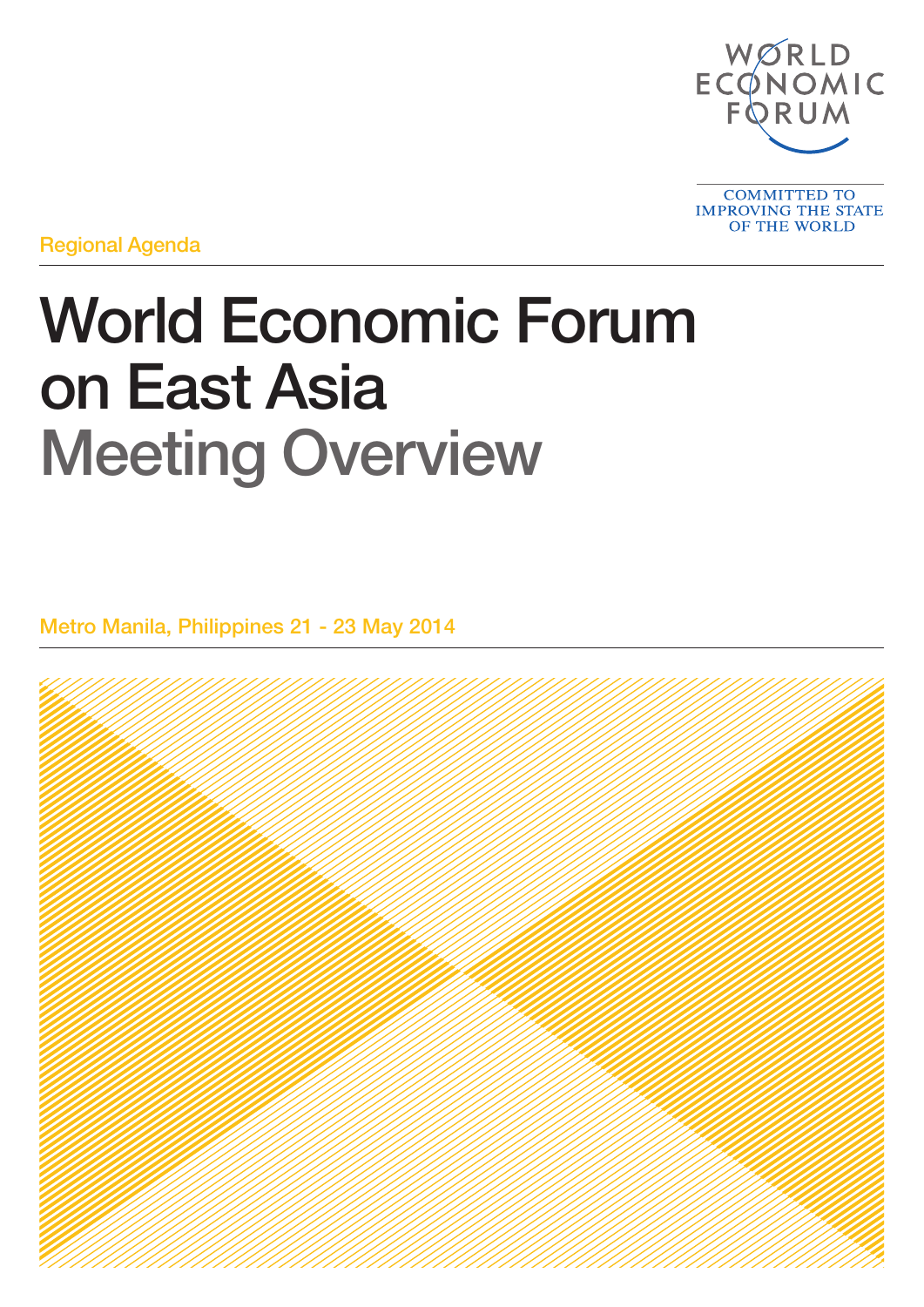## Leveraging Growth for Equitable Progress

### $\epsilon$

Tackling corruption is the overarching philosophy that has guided our reforms, our policies and our social and economic resurgence, and it is in line with this philosophy that we are fostering a business environment in our country that is highly conducive to broad-based growth.

55

Benigno Simeon Aquino III, President of the Philippines

As one of the economically fastest-growing regions in the world, ASEAN is a year away from achieving a common market through the ASEAN Economic Community, which will comprise 600 million people and have a combined GDP of nearly \$2 trillion. Fresh demand in Europe and the United States, along with recently concluded trade agreements, are expected to boost production and consumption in East Asia, and almost all of the 10 ASEAN economies are expecting growth above 5% in 2014.

Despite the many gains of fast-paced economic growth, increased interdependence and unexpected natural disruptions create risks that could challenge the region. New technologies are transforming markets and society's expectations at breathtaking speed, and government and industry are often ill-prepared to cope with them. Rising inequality and increasing unemployment are raising new questions on how economic resilience, infrastructure development and trade enablement can better address both short-term and long-term challenges.

In this context, the 23rd World Economic Forum on East Asia will be held in Metro Manila, Philippines. As one of the greatest economic comeback stories in recent years, the Philippines is expected to be the strongest performing South-East Asian economy in 2014, with GDP growth surpassing 6.5%. The region's connectivity imperative will see a major acceleration in institutional and physical infrastructure. This will present unparalleled opportunities for investment and growth in areas such as the transport network, energy, mobile health, tourism, technology, financial services and agriculture. The meeting will, therefore, be an ideal platform for participants to explore the opportunities presented by the evolving ASEAN Economic Community and the need for resilient decisionmaking in the face of unpredictable economic and natural disruptions.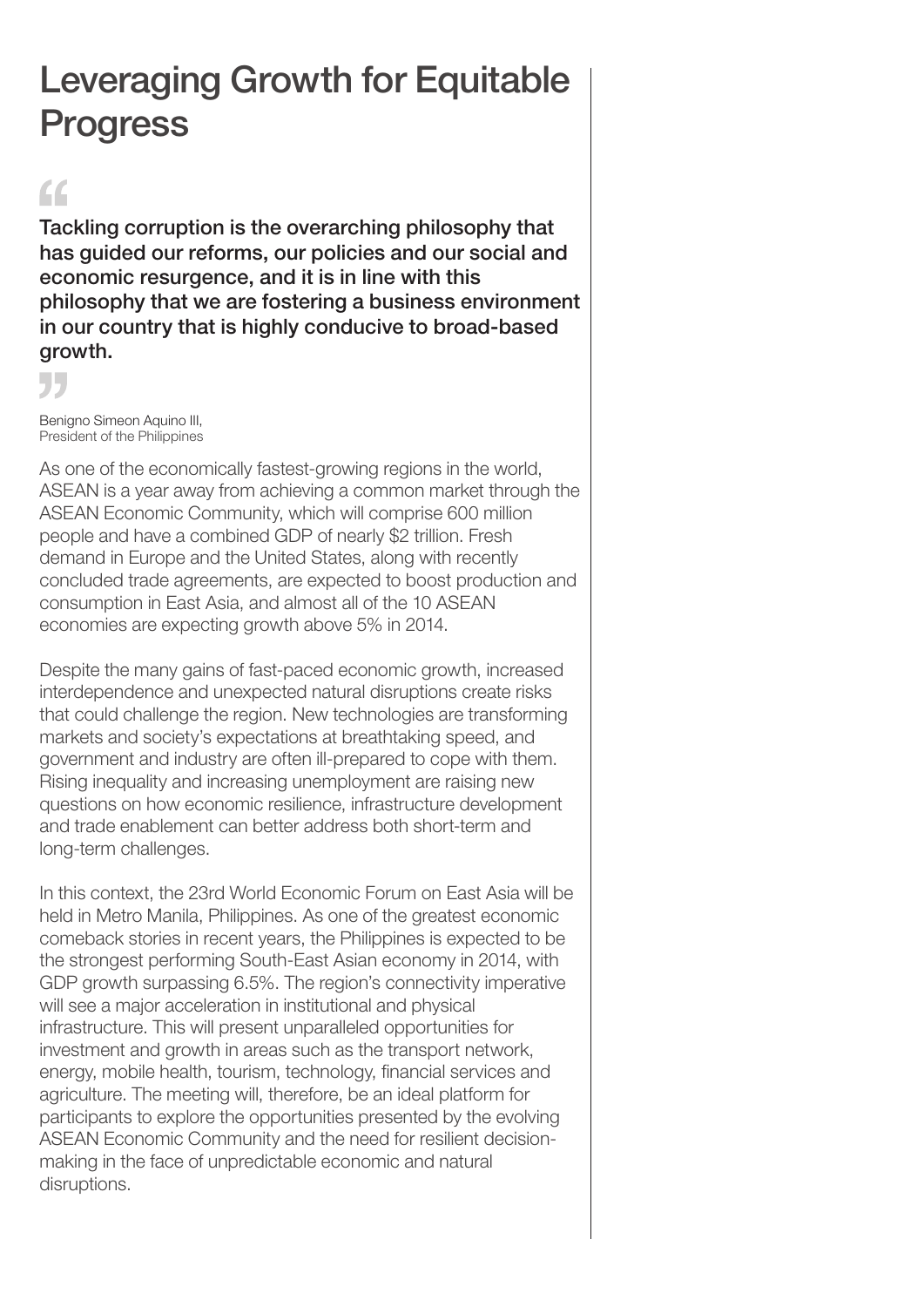### $\epsilon$

We know that sustained, inclusive growth that benefits investors and the public alike can be achieved only through longevity – the longevity of reform and the good governance that has built trust, confidence and optimism in the Philippines.

"

Benigno Simeon Aquino III, President of the Philippines

#### Co-Chairs

### Programme Objectives

### Achieving Equitable Progress

| Yolanda                                                                                                                                                                                                                           | <b>Achieving Equitable Progress</b>                                                                                                                                                                                                                                                                                                                                                                                                                                                                                                                                                                                                                                                                                                                                                                                                                                                         |  |  |  |
|-----------------------------------------------------------------------------------------------------------------------------------------------------------------------------------------------------------------------------------|---------------------------------------------------------------------------------------------------------------------------------------------------------------------------------------------------------------------------------------------------------------------------------------------------------------------------------------------------------------------------------------------------------------------------------------------------------------------------------------------------------------------------------------------------------------------------------------------------------------------------------------------------------------------------------------------------------------------------------------------------------------------------------------------------------------------------------------------------------------------------------------------|--|--|--|
| Kakabadse<br>Navarro,<br>President, WWF<br>International,<br>Switzerland<br>Takeshi Niinami,<br>Chairman,<br>Lawson, Japan<br>Atsutoshi Nishida,<br>Chairman of the<br>Board, Toshiba<br>Corporation,<br>Japan<br>James T. Riady, | How can we create the right incentives to channel more<br>$\overline{\phantom{0}}$<br>capital into employment-generating investment?<br>How can more equal access to employment<br>$\overline{\phantom{a}}$<br>opportunities in high-growth economies be ensured?<br>What policies are needed to foster greater entrepreneurial<br>$\overline{\phantom{0}}$<br>mindsets and create local work opportunities to address<br>the youth unemployment crisis?<br>How can civil society, industry and government<br>$\overline{\phantom{a}}$<br>collaborate to promote better accountability and<br>governance of natural resources?<br>How will governments and institutions cope with<br>$\overline{\phantom{a}}$<br>challenges and opportunities arising from new modes of<br>learning, increased mobility and knowledge hubs?<br><b>Advancing Models for Sustainable Growth</b>               |  |  |  |
| <b>Chief Executive</b><br>Officer, Lippo<br>Group, Indonesia                                                                                                                                                                      | What new partnerships and institutional mechanisms are<br>$\overline{\phantom{0}}$<br>needed to strengthen responses to increasingly<br>unexpected natural disasters?<br>How can the circular economy be scaled up across<br>$\overline{\phantom{a}}$<br>different value chains to promote continuous and<br>regenerative flows of materials for use in manufacturing<br>and consumption?<br>How will new and disruptive technologies be leveraged<br>$\overline{\phantom{a}}$<br>to expand renewable energy and improve energy<br>efficiency?<br>How can private financial and business model expertise<br>$\overline{\phantom{a}}$<br>unlock new market opportunities in green growth<br>sectors?<br>How can ASEAN regional integration promote the<br>$\overline{\phantom{a}}$<br>adoption of sustainability standards in different countries?<br><b>Realizing Regional Connectivity</b> |  |  |  |
|                                                                                                                                                                                                                                   | How will recent global trade facilitation reforms allow the<br>$\overline{\phantom{a}}$<br>region to achieve the next stage of economic growth?<br>How will increased connectivity through new<br>$\overline{\phantom{a}}$<br>technologies and changing consumer behaviour<br>transform the travel and transportation industries?<br>How is the growing middle class changing social<br>$\qquad \qquad -$<br>expectations, political empowerment, socio-economic<br>hierarchies and income inequality?<br>How will societies balance rapid expansion of digital<br>$\overline{\phantom{a}}$<br>and social technologies with cyber risk and digital<br>misinformation?<br>How can ASEAN regional integration narrow education<br>$\overline{\phantom{a}}$<br>and talent gaps through increased mobility?                                                                                     |  |  |  |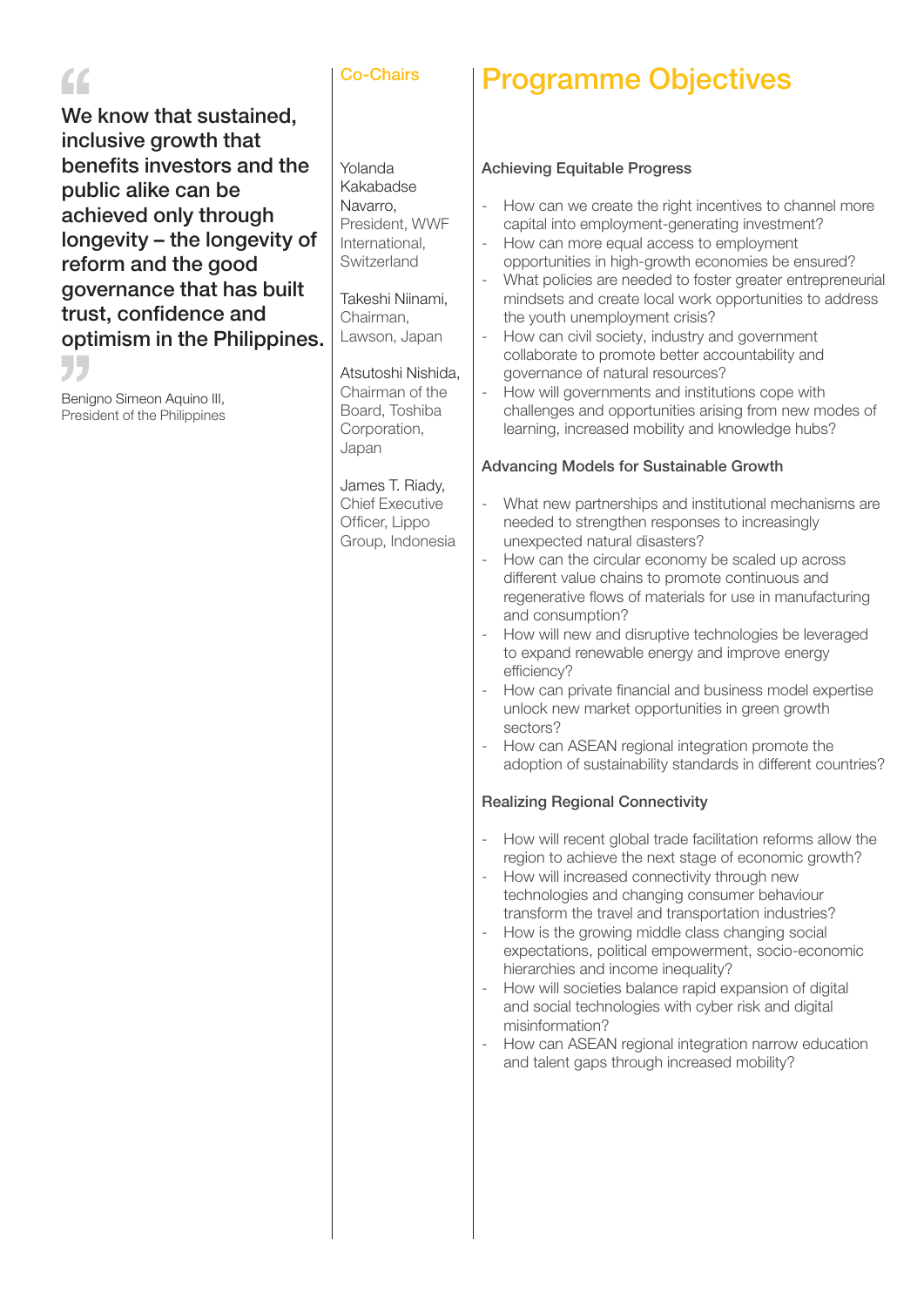### Meeting Information FAQs

We have further improved the interactive, outcome-oriented format of Forum discussions. Speeches are strongly discouraged and all participants are invited to contribute actively to a constructive, lively debate.

Plenary Sessions feature senior government officials and business leaders, and cover broad issues on the meeting's theme. These sessions provide the conceptual framework for further discussions. In virtually all cases, ample time for questions, answers and discussion allows government officials to give first-hand information on critical economic and business issues. The Closing Plenary highlights the outcomes of the meeting and maps out the future engagement of the main stakeholders.

Interactive Sessions (Connect Series) pursue topics related to the three pillars of the programme in greater depth and are structured around a panel and the Forum's online interactive platform TopLink, bringing together expert views and contrasting perspectives. Prepared remarks by the panel are kept to a minimum in favour of intensive discussions under the guidance of a moderator, and participants are encouraged to engage in the discussion on TopLink before, during and after the sessions.

Interactive Sessions (Solutions Series) highlight the creative approaches of the Forum's communities to solving some of the region's most intractable issues. Each panellist presents a concrete solution, followed by a facilitated group discussion on its impact and scalability.

Arena Sessions offer interactive debate with top government, business and civil society leaders. Prepared remarks by the panel are kept to a minimum in favour of intensive discussions under the guidance of a moderator.

The **Media Debate** is conducted in collaboration with a leading global media organization. Lively and televised, it explores issues related to economic and societal shifts.

This logo denotes Global Growth Company (GGC) track sessions in the programme. GGC tracks comprise a selection of sessions of particular relevance to companies experiencing strong growth and engaging in international expansion. GGC track sessions are an integral part of all Forum regional meeting programmes. Where appropriate, the output of each will be incorporated into subsequent GGC track sessions in the build-up to the Annual Meeting of the New Champions 2014, which will take place in Tianjin, People's Republic of China, from 10 to 12 September.

For sessions that are not open to the reporting press, the Chatham House Rule applies:

When a meeting/session is held under the Chatham House Rule, neither the identity nor the affiliation of the speaker(s) may be revealed. The aim is to provide anonymity to speakers and encourage openness and sharing of information.

The same rule applies to blogging and tweeting of sessions. To encourage free-flowing debate, bloggers and twitterati are asked not to reveal the identity or affiliation of speakers in sessions without their permission.

#### Where will the meeting take place?

The Makati Shangri-La Hotel, Metro Manila, Philippines.

#### Where will I stav?

A block reservation has been made at the Makati Shangri-La Hotel. You will receive a hotel booking form on confirmation of your registration.

#### What does registration include?

The registration fee (CHF 4,000 for Members, CHF 5,500 for non-Members) includes access to all sessions, including plenaries, interactive sessions, lunches and dinners.

#### What is the working language of the meeting?

Sessions will be held in English. Simultaneous interpretation in Japanese and Mandarin Chinese will also be available for some sessions.

#### When do I need to register?

The deadline for inclusion in the printed Participants Booklet is Wednesday 30 April. We recommend you register before this date.

#### Do I need a visa?

Please check with your closest embassy or consulate of the Philippines regarding your visa requirements. The World Economic Forum is not responsible for providing visas.

#### Where can I find additional information about the programme?

Basic information on the programme can be found on the Forum website, http://www.weforum.org/events/ world-economic-forum-eastasia-0. When you register you will receive your personal access to the meeting's private area.

#### Who do I contact for more information?

Teymour Sunderji Senior Manager, Participant **Services** Tel.: +41 (0)22 869 1209 Fax: +41 (0)22 594 8119 E-mail: EastAsia@weforum.org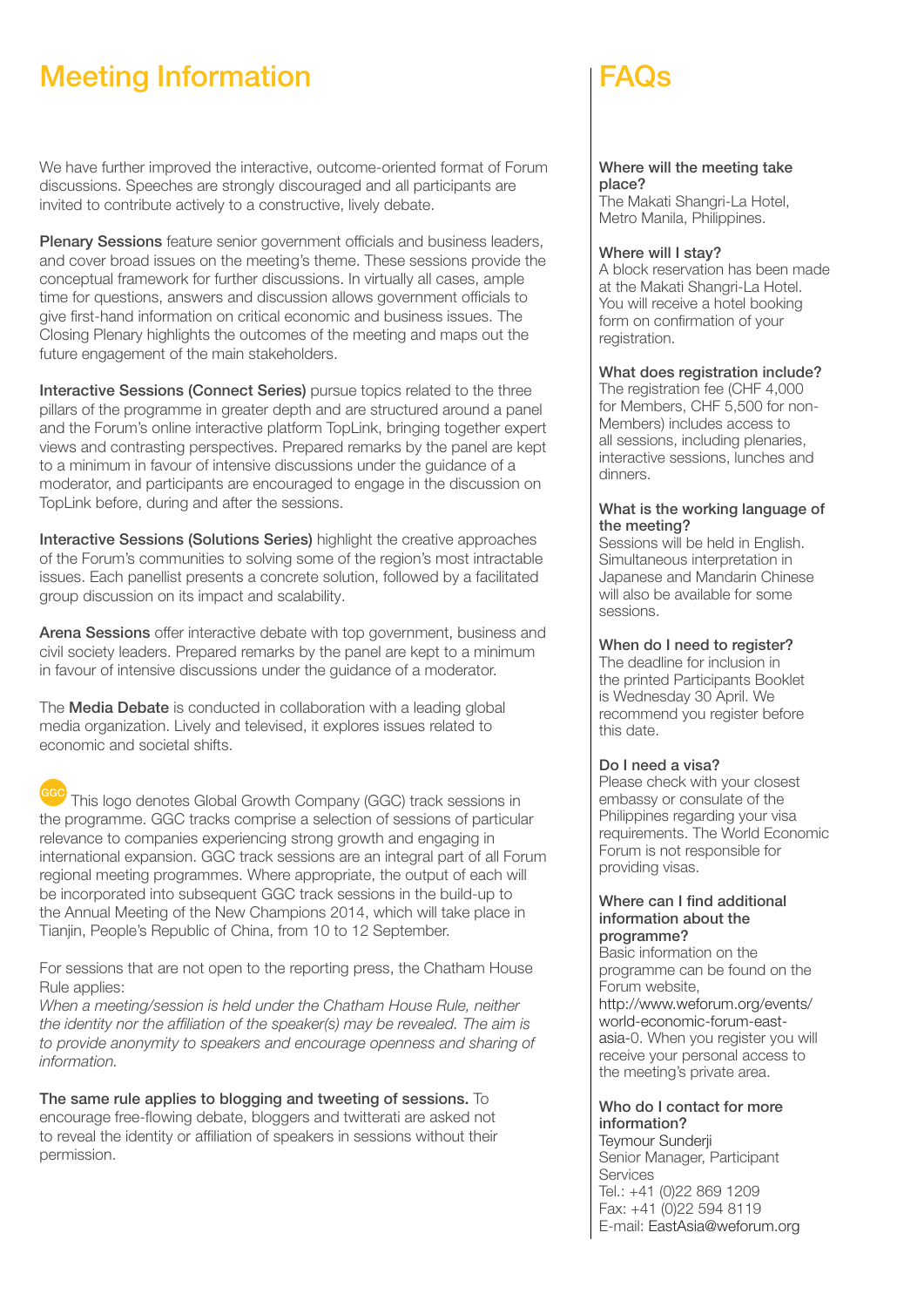### Programme at a Glance

#### Tuesday 20 May

16.00 - 19.30 Registration Opens

| Wednesday 21 May                                                                        |                                                            | Thursday 22 May                                                             |                           | Friday 23 May                      |  |
|-----------------------------------------------------------------------------------------|------------------------------------------------------------|-----------------------------------------------------------------------------|---------------------------|------------------------------------|--|
| $07.00 - 20.00$                                                                         | Registration                                               | $09.15 - 10.30$                                                             | Plenary<br><b>Session</b> | $09.15 - 10.30$                    |  |
| $08.00 - 20.00$                                                                         | Private<br>Industry<br>and<br>Constituent<br><b>Events</b> | - cnbc/economic outlook                                                     |                           | - security outloo                  |  |
|                                                                                         |                                                            | $09.15 - 10.30$                                                             | Arena<br>Session          | $09.15 - 10.30$                    |  |
|                                                                                         |                                                            | - philippines                                                               |                           | - connect/bord                     |  |
| $19.30 - 22.00$<br>Hosted by the Vice-President<br>of the Philippines, Jejomar<br>Binay | Philippines<br>Welcome<br>Reception                        | $09.15 - 10.30$                                                             | Interactive<br>Session    | $09.15 - 10.30$                    |  |
|                                                                                         |                                                            | - solutions/gender                                                          |                           | - climate growth                   |  |
|                                                                                         |                                                            | $10.30 - 10.45$                                                             | Community<br><b>Break</b> | $10.30 - 10.45$                    |  |
|                                                                                         |                                                            | $10.45 - 12.00$                                                             | Interactive<br>Session    | $10.45 - 12.00$                    |  |
|                                                                                         |                                                            | - connect/trade                                                             |                           | - rethinking grov                  |  |
|                                                                                         |                                                            | $10.45 - 12.00$                                                             | Arena<br>Session          | $10.45 - 12.00$                    |  |
|                                                                                         |                                                            | - transparency                                                              |                           | - solutions/civic                  |  |
|                                                                                         |                                                            | $10.45 - 12.00$<br>- channel newsasia/agriculture                           | <b>TV Debate</b>          | $10.45 - 12.00$<br>- deutsche well |  |
|                                                                                         |                                                            | $12.00 - 13.30$                                                             | Community<br>Lunch        | employment<br>$12.15 - 13.30$      |  |
|                                                                                         |                                                            | $13.30 - 14.45$                                                             | Arena                     |                                    |  |
|                                                                                         |                                                            | - global citizenship                                                        | Session                   | $13.45 - 15.00$                    |  |
|                                                                                         |                                                            | $13.30 - 14.45$                                                             | Interactive<br>Session    | - connect/cons                     |  |
|                                                                                         |                                                            | - solutions/climate and                                                     |                           | $13.45 - 15.00$                    |  |
|                                                                                         |                                                            | resource                                                                    |                           | - solutions/heal                   |  |
|                                                                                         |                                                            | $13.30 - 14.45$<br>- bloomberg/3e                                           | <b>TV Debate</b>          | $13.45 - 15.00$                    |  |
|                                                                                         |                                                            | $14.45 - 15.15$                                                             | Community<br><b>Break</b> | - abs-cbn/strate<br>infrastructure |  |
|                                                                                         |                                                            | $15.15 - 16.00$                                                             | Opening<br>Plenary        | $15.00 - 15.15$                    |  |
|                                                                                         |                                                            | $16.00 - 16.15$                                                             | Community<br><b>Break</b> | $15.15 - 15.45$                    |  |
|                                                                                         |                                                            | $16.15 - 17.30$                                                             | Arena<br>Session          | 15.45 - 16.30                      |  |
|                                                                                         |                                                            | - decision-making                                                           |                           |                                    |  |
|                                                                                         |                                                            | $16.15 - 17.30$                                                             | Interactive<br>Session    |                                    |  |
|                                                                                         |                                                            | - connect/technology                                                        |                           |                                    |  |
|                                                                                         |                                                            | $16.15 - 17.30$<br>- financial inclusion                                    | <b>TV Debate</b>          |                                    |  |
|                                                                                         |                                                            | $19.00 - 21.00$                                                             | Cultural<br>Soirée        |                                    |  |
|                                                                                         |                                                            | Hosted by the President of<br>the Philippines, Benigno<br>Simeon Aquino III |                           |                                    |  |

| 09.15 - 10.30                                               | Arena<br>Session           |
|-------------------------------------------------------------|----------------------------|
| - security outlook                                          |                            |
| 09.15 - 10.30                                               | Interactive<br>Session     |
| - connect/borders                                           |                            |
| 09.15 - 10.30                                               | Plenary<br>Session         |
| - climate growth                                            |                            |
| $10.30 - 10.45$                                             | Community<br><b>Break</b>  |
| $10.45 - 12.00$                                             | Arena<br>Session           |
| - rethinking growth                                         |                            |
| $10.45 - 12.00$                                             | Interactive<br>Session     |
| - solutions/civic engagement                                |                            |
| $10.45 - 12.00$<br>- deutsche welle/equitable<br>employment | <b>TV Debate</b>           |
| $12.15 - 13.30$                                             | Indonesian<br>Lunch        |
| $13.45 - 15.00$                                             | Interactive<br>Session     |
| - connect/consumption                                       |                            |
| $13.45 - 15.00$                                             | Interactive<br>Session     |
| - solutions/health                                          |                            |
| $13.45 - 15.00$                                             | <b>TV</b><br><b>Debate</b> |
| - abs-cbn/strategic<br>infrastructure                       |                            |
| 15.00 - 15.15                                               | Community<br>Break         |
| $15.15 - 15.45$                                             | Closing<br>Plenary         |
| 15.45 - 16.30                                               | Farewell<br>Reception      |